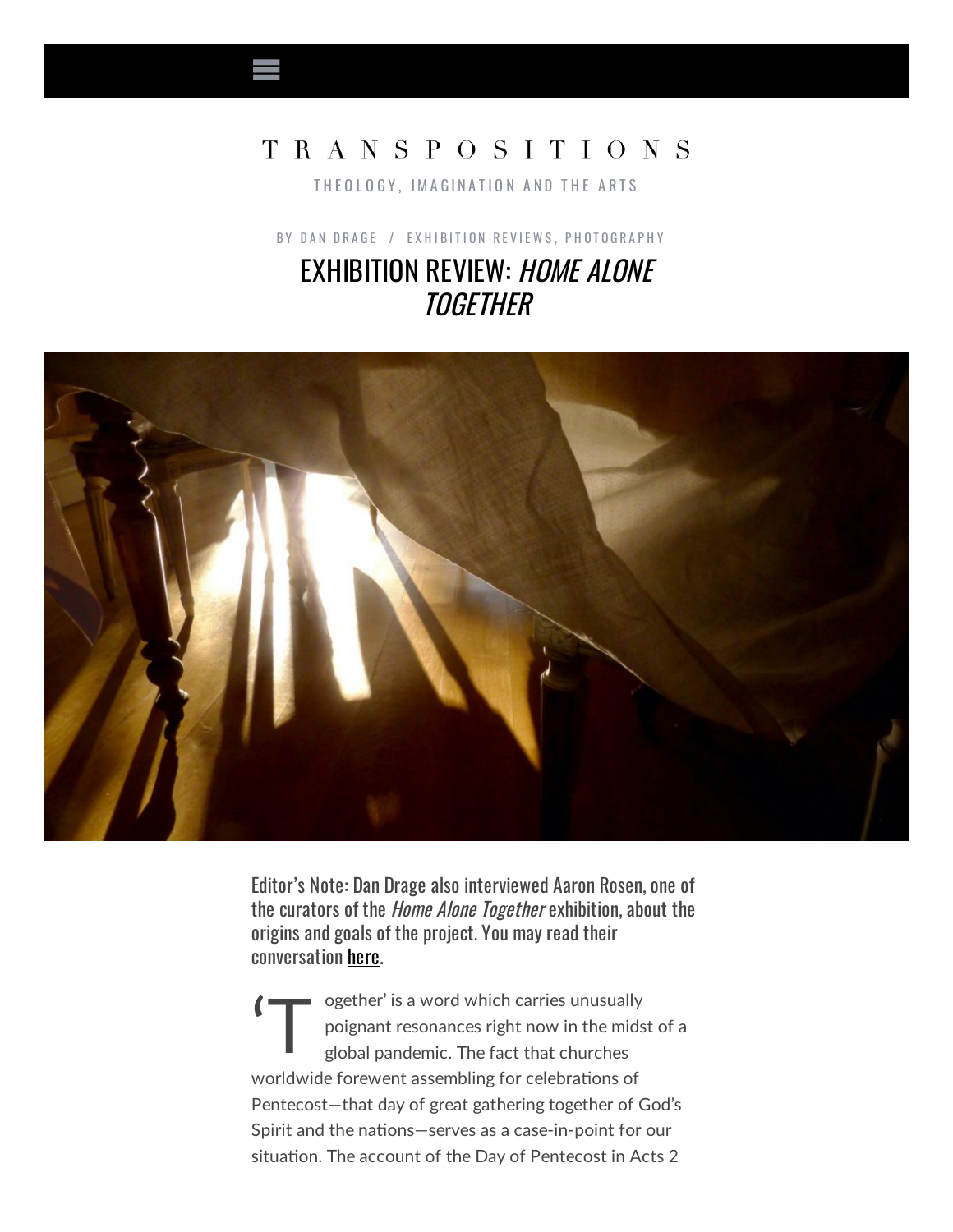reads all-the-more strangely now, with gatherings small and large currently seeming as unusual to us as those 'cloven tongues like as of fire' in verse 3 (KJV). And while we're quick to remark on the marvelous ways technology bridges the gap, in fact we are still, most of us, alone in some form or other. It need not be argued the internet serves as an invaluable tool for connecting people and ideas, and though I'm far from listing Zoom as another symbol for the Holy Spirit, I would be hard-pressed to suggest I don't value screen-time with loved ones or my daily news survey. Yet this very screen, this window of glass and magic, can also heighten my sense of loneliness. The internet, via that glossy magic window, may be the most disembodied context for us humans to be 'together'. I confess my initial skepticism, then, that such a space could serve artists trying to make human connections through their work.

In their current exhibition hosted by the journal *[Image](https://imagejournal.org/exhibitions-home-alone-together/)*, however, curators Dr. Aaron Rosen and S. Billie Mandle have managed to weave just such a context. The framework in which the curators have formed this context  $-$ allowing us to view the works according to space, time, or artist—can help us to consider questions about its potential for hierophany or, as Rosen and Mandle put it, to 'be more prepared to encounter transcendence, even perhaps especially—in the mundane'. Toward such an encounter, the curators have invited twenty-five artists from around the world to photograph from their homes, thus reflecting on their own creative process and life in the midst of the COVID-19 pandemic's restrictions, and increasingly also viewing the struggles sparked by racism. What might these artists show us as we consider time, each week of the exhibition building on the last? Or how might our thoughts on space be opened to the transcendent as we compare the mundanity of the various rooms in their houses? Bachelard, that patron saint of domestic spaces, must naturally be evoked here, for it is in his idea of the house as shelter for daydreaming, as protector for the dreamer, that we may be freed to view our internal space not as a confinement but as a source of wonder and inspiration. [\[1\]](applewebdata://FCDBC31D-C486-41F6-8E45-F4A64D851EA3#_ftn1)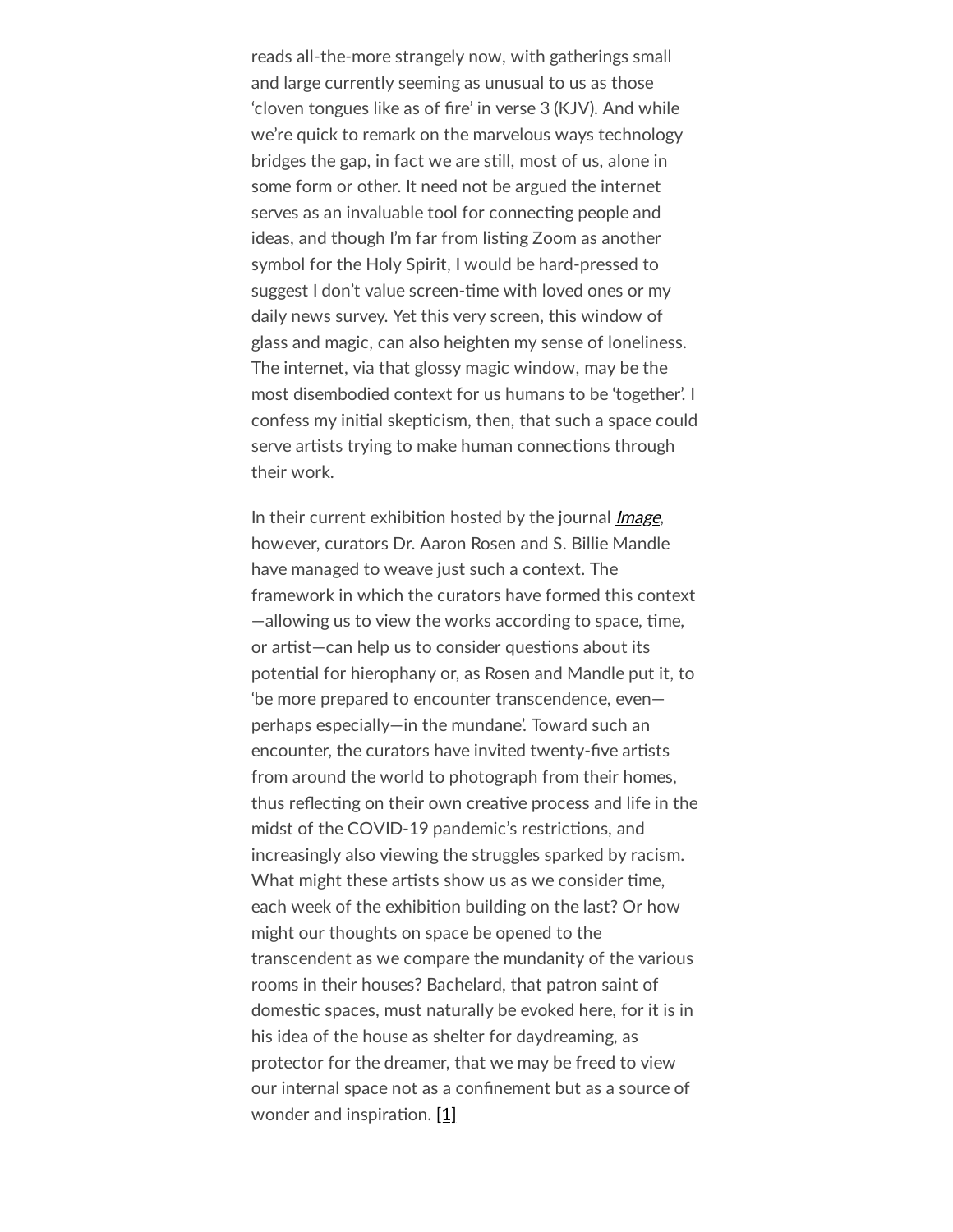As a space, the internet is placeless—where or whether it exists in the physical universe does not matter. It is a Wunderkammer, full of bits of information detached from their origins, placed alongside other equally detached bits of information in a kind of digital zoo. Thankfully, Rosen and Mandle have chosen to shape their exhibition in a way honest to the flat, virtual nature of the internet as medium -photography. As Bachelard speaks to the domestic space, so speaks Sontag to photography when she suggests that 'photography is the paradigm of an inherently equivocal connection between self and world'. Whether self or world, Sontag goes on, 'one side or the other of the connection is always being rediscovered and championed'. [\[2\]](applewebdata://FCDBC31D-C486-41F6-8E45-F4A64D851EA3#_ftn2) It is perhaps these qualities of ambivalent reflection and rediscovery—at which photography excels—which allow the artists the means to courageously share their worlds with us. Not all the artists represented here are photographers by profession: painters, sculptors, and others also take up the lens here. Says Rosen, 'Billie and I thought of just inviting photographers to join this exhibition, and that would have made a lot of sense. But while we knew we wanted the product to be photographic, we thought it'd also be really interesting to see through the eyes of artists who normally work in various other media'. Aware of the impact of the lockdown on artists, Rosen continues, they recognized that 'many artists are cut off from their studios and normal materials, so photographs (in some cases taken just through a mobile) allow many more artists to record and process their experiences creatively. [\[3\]](applewebdata://FCDBC31D-C486-41F6-8E45-F4A64D851EA3#_ftn3) Conceding for the moment, therefore, the question of the internet as space for art, I want to focus instead on the potential for these particular works, these particular artists, to act as mirrors reflecting back a sacredness in our own domestic, artistic lives.

Belden Lane, in an essay on sacred space, enlists two pairs of Greek words which might serve to enrich our viewing of the Home Alone Together exhibition: the first pair describing place, *topos/chora*, and the second, kairos/chronos, exploring time. Lane writes of topos as 'a mere location, a measurable, quantifiable point, neutral and indifferent', as opposed to *chora*, that mysterious 'energizing force, suggestive to the imagination, drawing intimate connections to everything else in our lives'.  $[4]$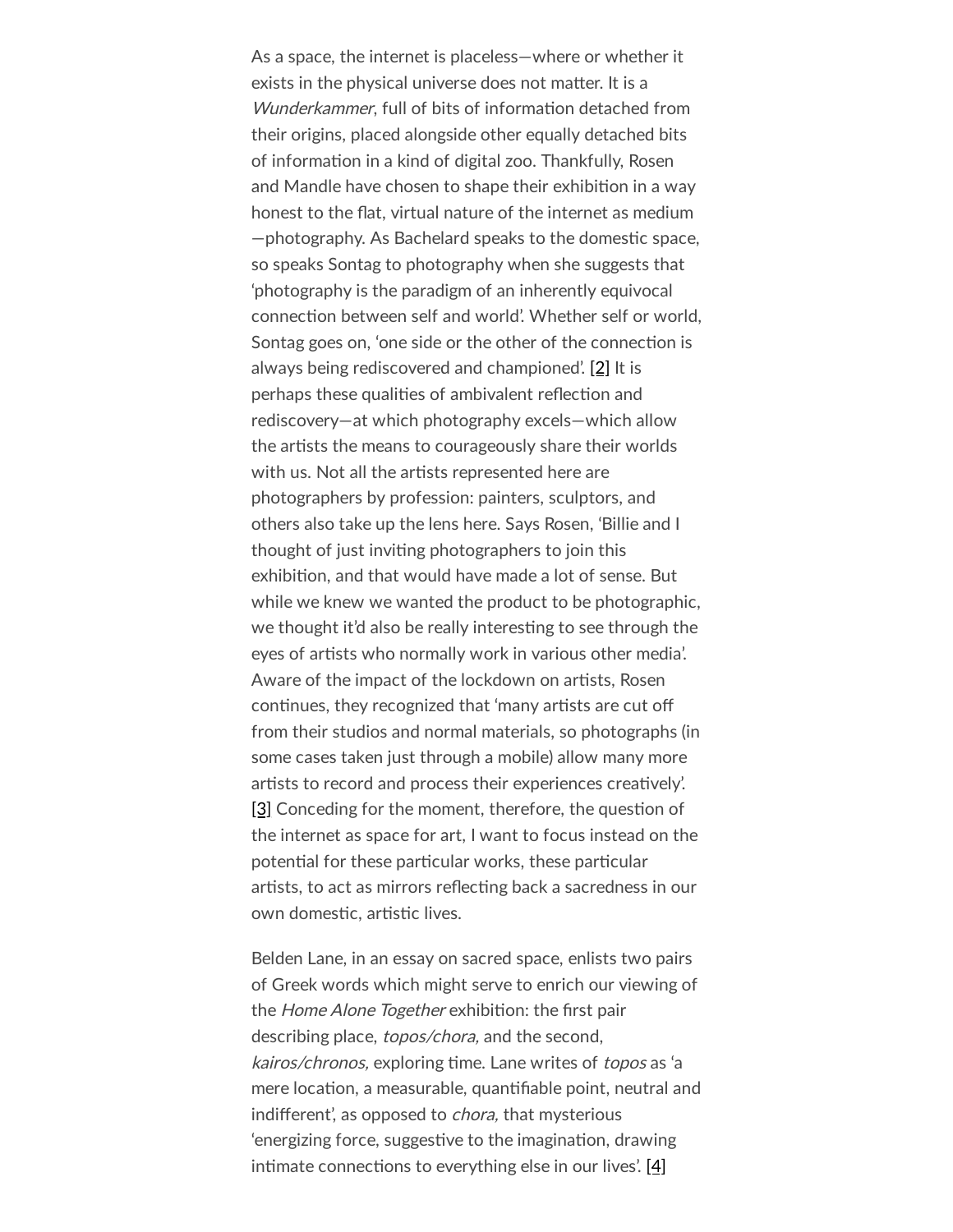Likewise, 'time as *chronos*', according to Lane, 'is perceived as the repetitive ticking of the clock, every second precisely equal to the next. But time as *kairos* is an unrepeatable moment when events of great significance come to be gathered in the life of an individual or a people. To experience oneself simultaneously in a situation of *chora* and a moment of *kairos* is truly to encounter wonder'. [\[5\]](applewebdata://FCDBC31D-C486-41F6-8E45-F4A64D851EA3#_ftn5) If, as Sontag suggests, 'the photograph is a thin slice of space as well as time', might we be able to see chora in these places, or experience kairos in these moments? [\[6\]](applewebdata://FCDBC31D-C486-41F6-8E45-F4A64D851EA3#_ftn6)

Navigating 'room by room', as the exhibition allows, we can choose to explore the living room, kitchen, bedroom, bathroom, online, studio, or outside. Such a framework offers not only the challenge of Bachelard's wonder (how to interestingly photograph a bathroom, say, or the computer screen— need I go back to that topic?) but has the virtue of being immediately relatable. There is a strange double-sense we get when seeing another's space which is similar to ours; it is one of recognition alongside a (currently refreshing) sense of difference and variation. Thus clicking on perhaps the most mundane room of all, I see photos of tiles and toilet paper, of self-cut hair in the tub, all easily recognizable. Similarly, heading 'online', I see screen shots of posts, the familiar blue glow, an overabundance of rectangles, images of challenging news. Yet in even these rooms, over and around the everyday these artists have elicited a sense of *chora*: of connection, of wonder, of pathos. As a flattened, digital subject, 'online' seems the most challenging to me. Yet Todd [Forsgren](https://imagejournal.org/todd-forsgren/) successfully managed to turn the rectangular constraints into inspiration for his multiple contributions to this 'room': 'Virtual' (April 18, 2020), which plays with a recurring blur series like so many group chats; 'Views from 81 Friends' Rooms' (April 27, 2020), which is a compilation whose depth of meaning comes through simply in the title; and another tell-all title, 'Dark Skies: A collection of 100 Makeshift Black Squares from Instagram's BlackOutTuesday' (June 4, 2020).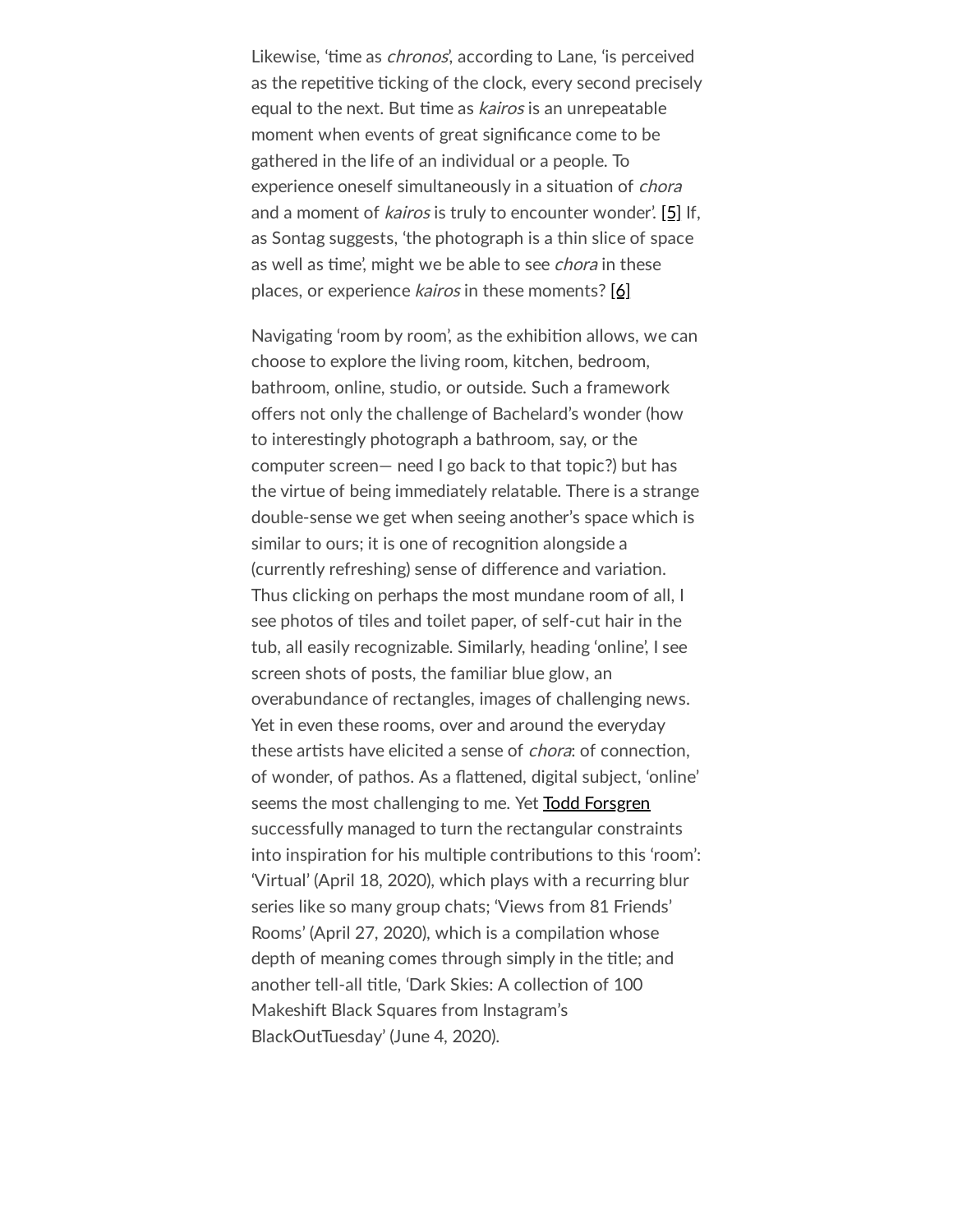

## Todd Forsgren, 'Virtual'

Forsgren's regular photographic practice peeks through these works, especially his fascination with observational photos of found patterns. These particular pieces exemplify several notable elements of the exhibition as a whole. Firstly, one encounters works of creative juxtaposition or abstraction (see especially the black-and-white work of Jahanzeb Haroon and Dua Abbas, the husband-and-wife team known as Gol [Kamra](https://imagejournal.org/gol-kamra-dua-abbas-jahanzeb-haroon/)), which suggest the artist is finding inspiration from within the limitations without being fixated on those limitations. Another element represented here is that of relationship, of series, of continuity with one's own work over the weeks contrasting with or [balancing](https://imagejournal.org/hannah-smith-allen/) against the works of others. Hannah Smith Allen's ongoing series of 'Every Window in My House', for example, or Michael Takeo [Magruder's](https://imagejournal.org/michael-takeo-magruder/) embarkation on a week-by-week pairing of 'records': one online 'virtual record', superimposing images of headlines and ever-increasing worldwide virus-related deaths, and the other a 'physical record', consisting of blurred images of himself moving through that particular room. There is in these a nod to *chronos*, to the second-hand ticking by, even as they point to something more.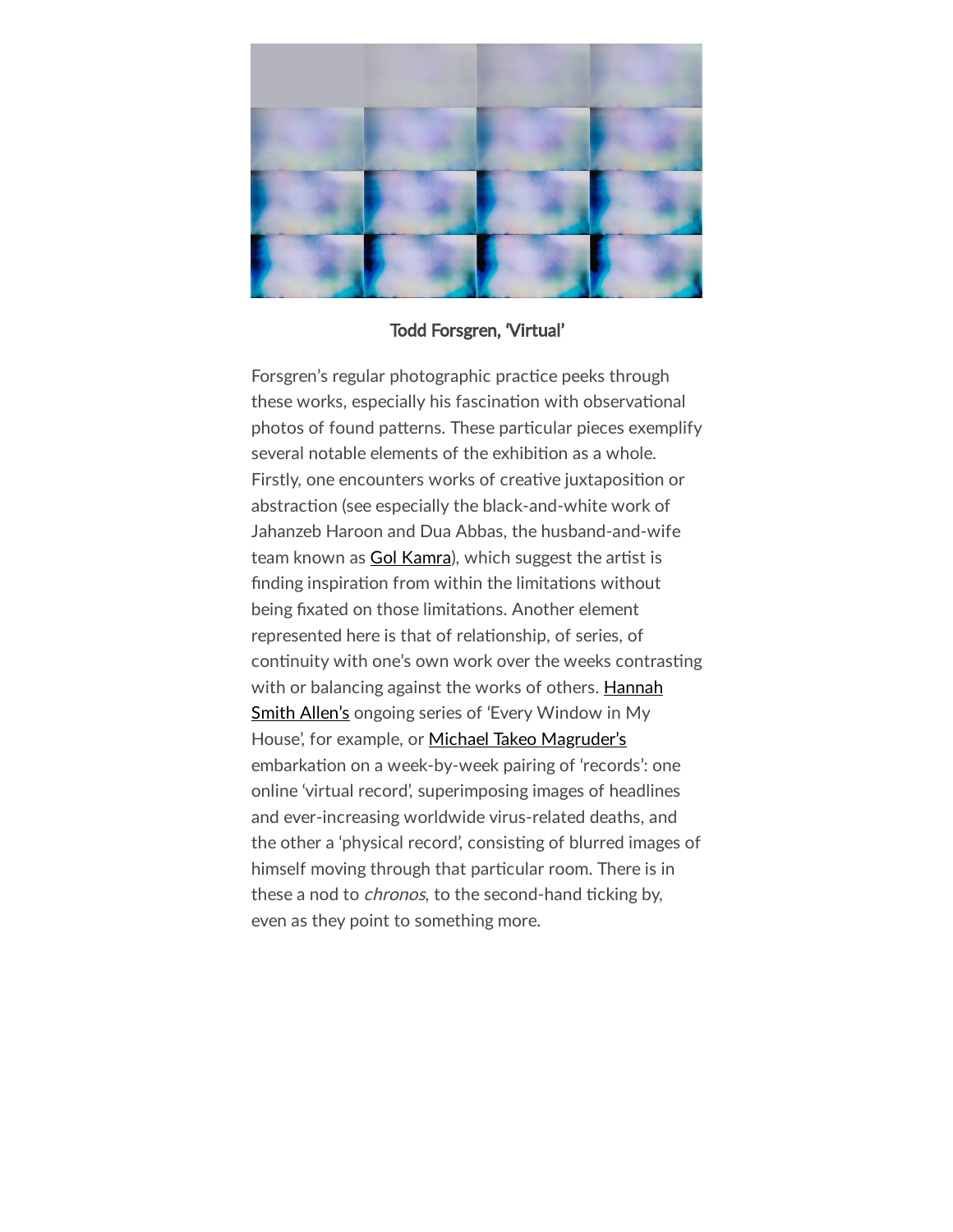## Hannah Smith Allen, 'Every Window in my House, Brooklyn (Three Months After)'

Many other images serve as meditations on the present, with photo-journalist or even art-therapy qualities, and utilize the art form as social commentary. I find several of these to be quite powerful works in this moment of history, as they grapple with quarantine and issues of race. Joyce Yu-Jean Lee's 'Grocery Ghost' (April 23, 2020) – white nylon grocery sacks waiting just over the threshold of the flat, red 'EXIT' sign blazing in the hall beyond—is so utterly quotidian except for its accompanying date. One can make out a repetition of 'Thank You' on the bags: even as we wish we could exit, we're grateful for this ghost. Following May 25, other commentaries can be seen, from marches and graffiti to quieter memorial images. One powerful photograph taken by **Barbara [Takenaga](https://imagejournal.org/barbara-takenaga/)** of the IFC Center, an art house movie theater in Greenwich Village, speaks volumes. Text abounds here, and the eye reads back and forth, picking up more each time: 'Black Lives Matter' in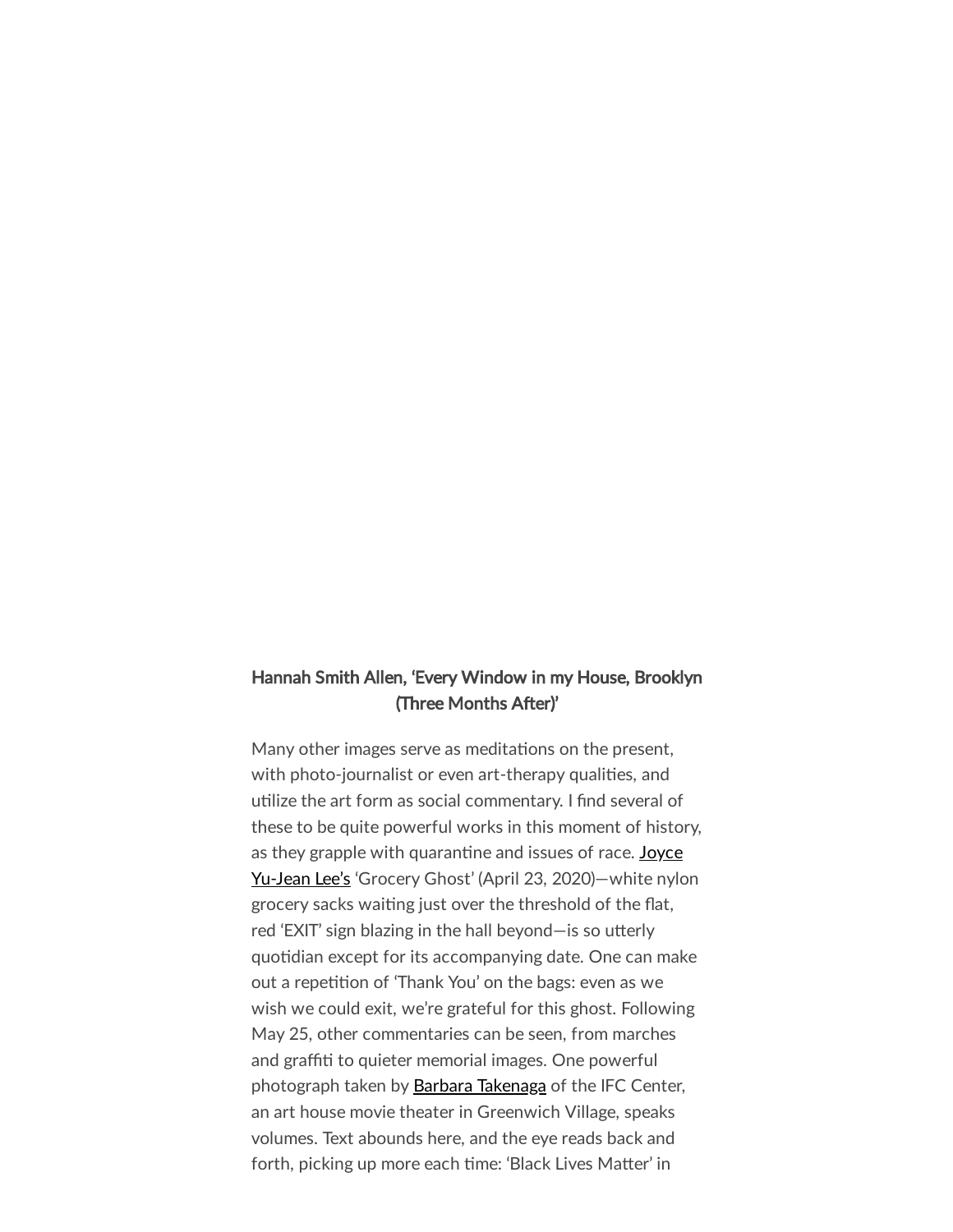corporately-approved marquee is superseded by the same message spray-painted across the boarded-up doors. More symbols emerge, from the two street sign arrows—'ALL TRAFFIC' and 'ONE WAY'—to the red hand warning against walkers crossing. One sign speaks, 'become an ICF member and save'— some in, some out, some saved, some not. Next, I notice the colour scheme and line of the image, with a dominating black-and-red in a grid of right angles, sliced through with the gentle curve of a traffic light post. In a moment of shock, of condemning self-recognition, only after studying this image for some time did I see the obscure figure of a person sitting in the shadows. Post-May 25, all of Janna [Ireland's](https://imagejournal.org/janna-ireland/) submissions for this exhibition take on a new dimension of meaning. Having included her two young sons in each of her images, she commented recently on Image's Facebook page, 'The challenges of raising black children in a country that has been traditionally hostile to them has been an underlying theme of the work'. Initially I had only noticed the emotions of all childhood in her images; now I'm moved by these as black childhoods, and I'm invited to join Ireland and her husband in concern for these boys' futures in a way I haven't felt for my own two white daughters.

## Barbara Takenaga, 'Outside, Week 10, June 12, 2020'

More needs to be said of each work here, of each artist, their stories, their courage to persevere in making in the midst of lockdown and lost lives. Visitors to the site may view the works according to artist as well as by room or